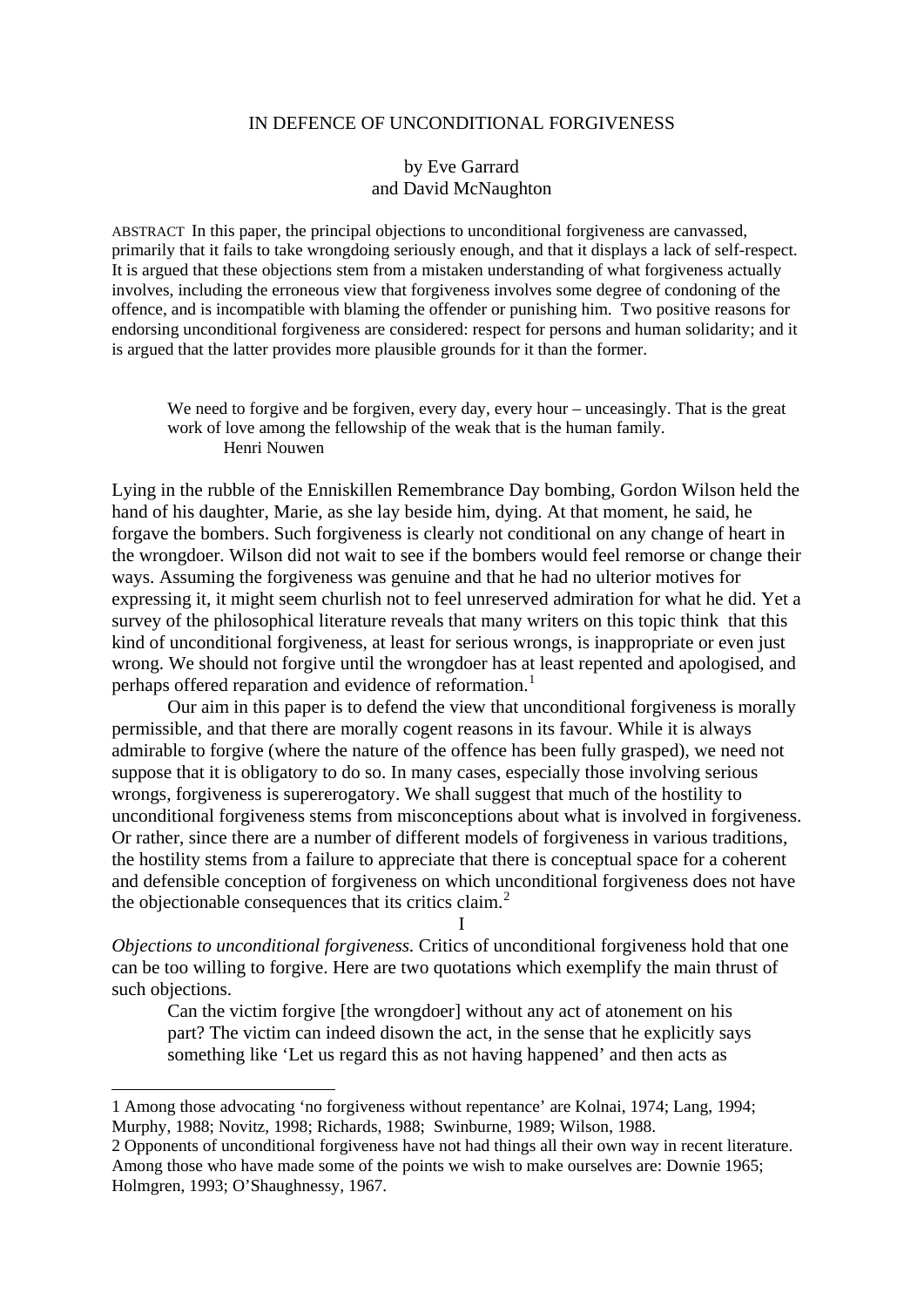though it had not happened. ... Not merely is it ineffective but it is bad, in the case of serious acts, for victim to treat the acts as not having been done, in the absence of some atonement at least in the form of apology from the wrongdoer. ... [Such disowning without atonement] involves your failing to treat [the wrongdoer] seriously, to take seriously [the] attitude towards you expressed in [the] action. Is the disowning of a hurtful act by the victim even forgiveness when no atonement at all has been made? I do not think that ordinary usage is very clear here ... . In view of the fact that forgiving is normally thought of as a good thing, I suggest that a victim's disowning of a hurtful act is only to be called forgiveness when it is in response to at least some minimal attempt at atonement, such as an apology (Swinburne 1989: 85- 87).

"[A] too ready tendency to forgive ... may be a sign that one lacks respect for oneself. ... Not to have ... the `reactive attitude' of resentment when our rights are violated is to convey - emotionally - either that we do not think we have rights or that we do not take our rights very seriously. To seek restoration [of relationships] at all cost - even at the cost of one's very human dignity - can hardly be a virtue. ... If I count morally as much as anyone else (as surely I do), a failure to resent moral injuries done to me is a failure to care about the moral value incarnate in my own person ... and thus a failure to care about the very rules of morality. (Murphy 1988: 17-18)

Those who do not endorse unstinted admiration for Gordon Wilson's response advance a variety of reasons. Firstly, it can be seen as an easy gesture, which puts those who cannot or will not forgive in a poor light. Secondly, it might be seen as undermining the position of those who are committed to fighting the evil of terrorism, to rooting out and destroying evil. Thirdly, it might be seen as a failure of loyalty to other victims.

These objections to unconditional forgiveness can, we think, be summed up under two heads. First, it fails to take the wrong sufficiently seriously. Second, it may show a lack of self-respect or self-esteem – as S.J. Perelman put it: "To err is human, to forgive, supine". We agree that these are serious charges to which a satisfactory account of forgiveness must supply a rebuttal.

II

## *Analysing forgiveness.*

II.1. *The three elements.* There clearly are different conceptions of just what is involved in forgiveness, but these conceptions have a common core. In analyses of the nature of forgiveness three factors are frequently mentioned. First, forgiveness involves the suspension or overcoming of hostile feelings towards the wrongdoer. Second, it involves or fosters reconciliation and restoration of relationships. Third, forgiveness involves, in some sense, the removal or bracketing off of the wrong, or of the guilt created by the wrong - the wiping clean of the slate. None of these elements are, as yet, very clear, but enough has already been said to explain the hostility felt to unconditional forgiveness. For, first, is it not perfectly proper and a sign of a virtuous character to feel various kinds of hostility to serious wrongdoing? Second, would we not be condoning wrongdoing by being reconciled to its unrepentant perpetrators? Third, if we wipe the slate clean do we not let the wrongdoer off too lightly by waiving the just requirement for reparation from, and punishment of, the wrongdoer? And do we not thereby fail to take seriously the wrong which may have been done to other victims, who do not or cannot forgive? It seems reasonable to suppose that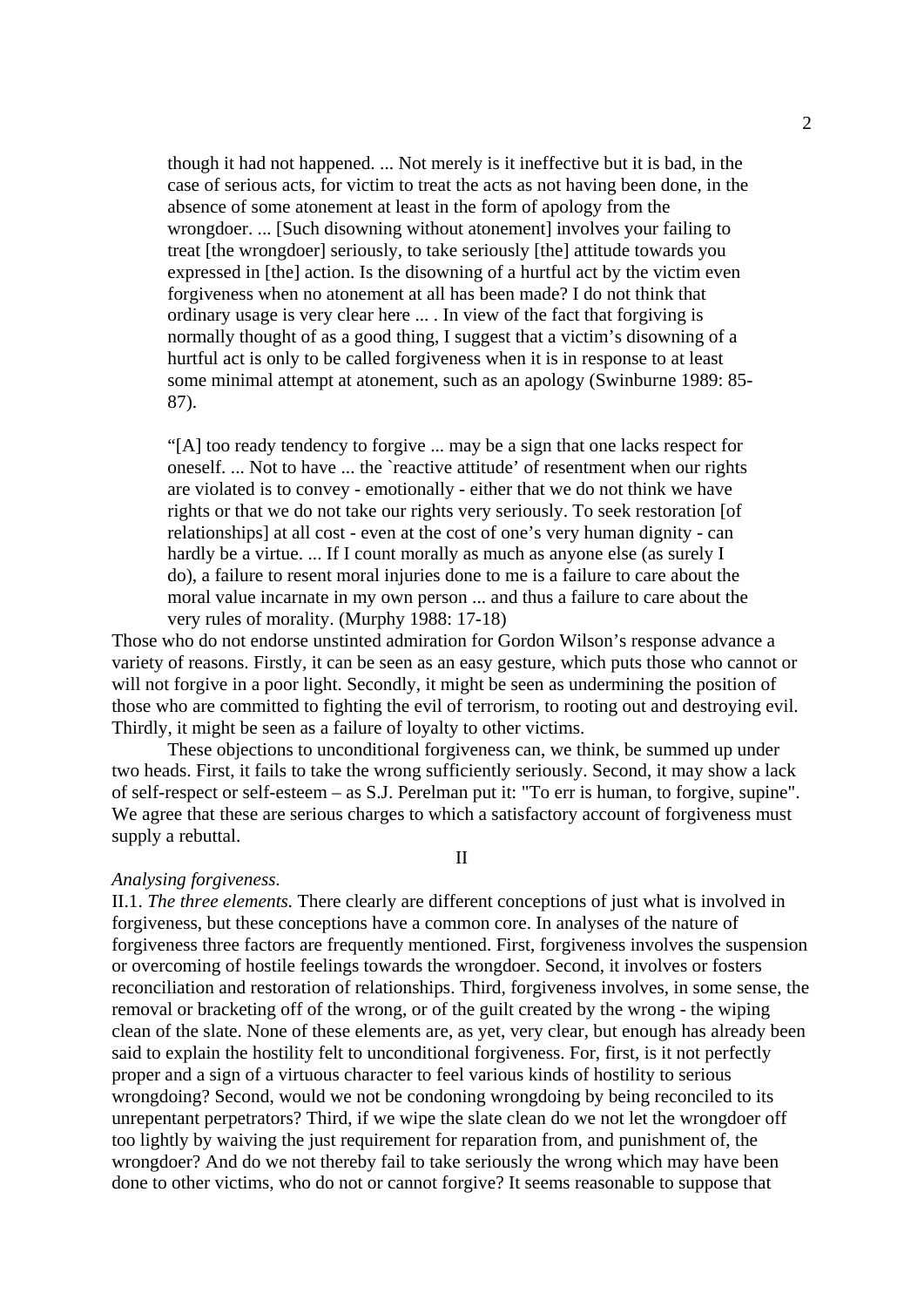anything that would count as forgiveness must contain or imply some version of these three elements. The task, therefore, of one who seeks to defend the acceptability of unconditional forgiveness must be to produce a coherent and plausible account that contains these three elements in some form, while not being open to those objections.

II.2. *Overcoming hostile feelings.* It is commonly held that one has only forgiven if one not merely ceases to express, but also ceases to feel, hostility to the wrongdoer. We agree.<sup>[3](#page-2-0)</sup> What precisely are these hostile feelings? Resentment and indignation or anger are the two most frequently mentioned.

Both Jeffrie Murphy and Jean Hampton (1988) take it that the object of resentment is the lack of respect shown to us by the wrongdoer, and both see resentment as a way of defending one's self-respect. This account implies that any wrong can be resented, but that is a mistake. While indignation is always an appropriate response to the disrespect shown in wrongdoing, only some kinds of wrong can be resented. We can resent, as Hampton does note, only when we are slighted. This can happen in a number of ways. I may feel picked on or singled out for invidious treatment. My status is being ignored while that of others is acknowledged. Or I may fail to gain recognition from someone whose opinion I value or care about. But if my car is stolen by someone wholly unknown to me it would seem odd to say, without a special context, that I resent it, and this is because it would be odd for me to regard myself as being personally slighted. The unknown car thief does not pick on *me* (any car would do, mine just happens to be there), nor do I care about his view of me – I just want him to leave my car alone.

However, resentment does play a pivotal role in many cases of forgiveness, and the fullest and most interesting account of resentment is given by Hampton. On her view, whether victims resent the wrong will depend on whether it threatens their self-respect. She distinguishes between those who are beyond or above resentment, those who cannot resent and those who do resent, in terms of their differing attitudes to the implied verdict on their status revealed in the wrongdoer's disrespectful act.

Those who cannot resent are those whose self-respect is undermined, who take themselves to have the low status which the wrongdoer's act implies that they have. Those who are beyond resentment are so secure in their self-respect that nothing can ruffle their equanimity. They may recognise the demeaning nature of the wrongful act, and may be wounded by it, but they are not, and do not feel themselves to be, diminished or degraded. Those who resent, she suggests, have insecure self-respect. While believing to some degree that they are worthy of respect, they also *fear,* to some extent, that they may not have the status they like to think they have. This makes them touchy. Resentment, Hampton claims, is an emotion whose purpose is the defiant reaffirmation of your rank and value in the face of treatment calling them into question in your own mind. It can turn into a hatred that involves the desire to vindicate one's rank, either by triumphing over the wrongdoer and thus readjusting one's relative standings (malice) or, perhaps less satisfyingly, hoping some evil will befall him so that he joins you at the bottom of the heap (spite). One can overcome resentment by recovering one's sense of one's own worth.

We are inclined to think that Hampton has here captured, not the essence of resentment, but one form that it might take. Resentment need not betray an insecure selfrespect, since people whose self-respect is secure can nonetheless rightly feel themselves to

<span id="page-2-0"></span><sup>3</sup> There may be dissenting voices. Newberry (2001) argues that Butler held that all that was required for forgiveness was the checking of revenge.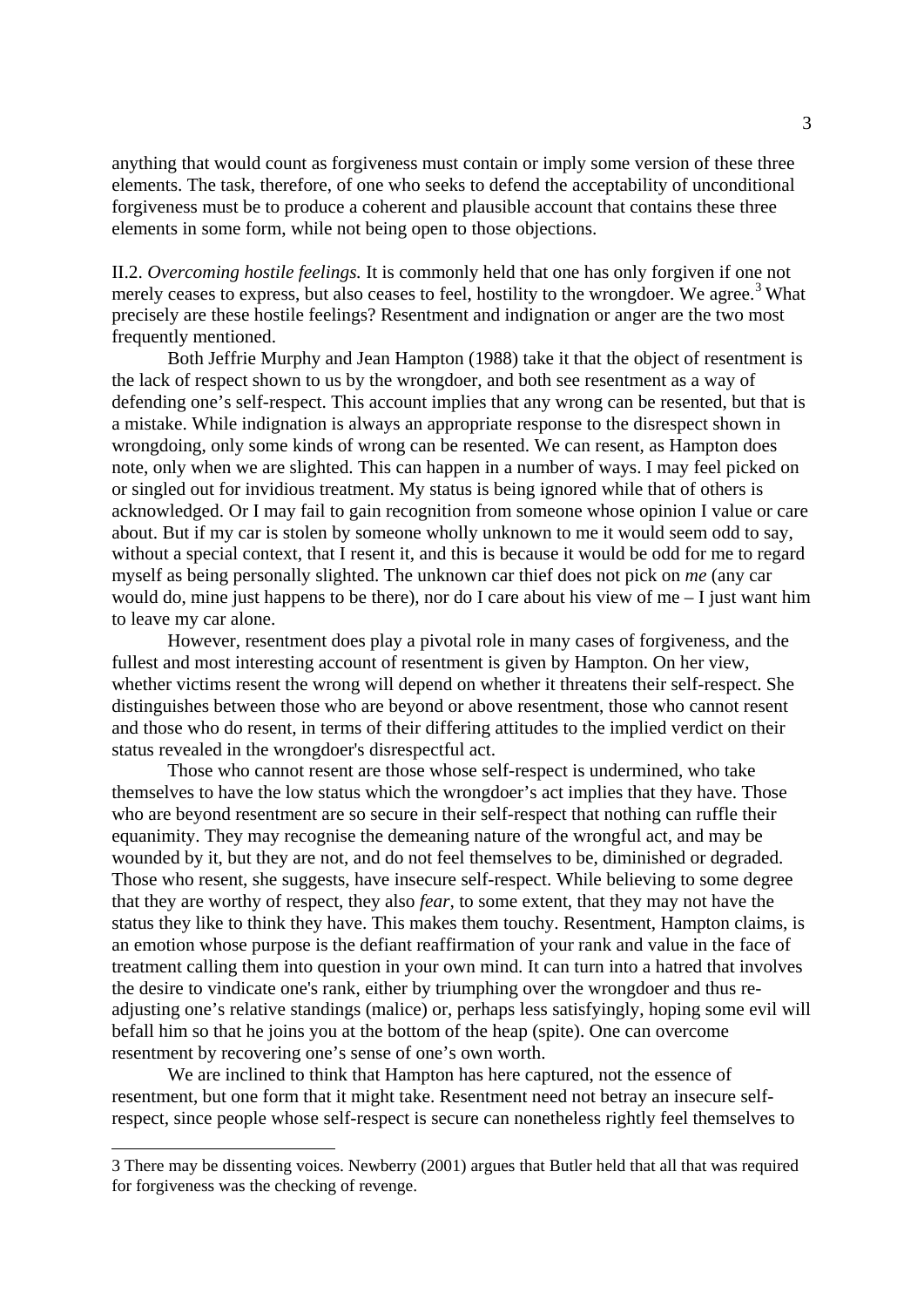be slighted. Where people's opinions matter to us, we can resent not getting their praise and respect without doubting that they are our due. We can resent the snubs or unkindnesses of our family or friends not only when we fear they may be right in their attitudes but even when we are sure they are wrong. The more we want their love and esteem the more hurt we shall be if it is not forthcoming and the more we may resent their failure to give us what we feel we deserve.

Hampton is right to claim that the forgiver must rise above resentment. But is there a way of being beyond resentment that is incompatible with forgiveness? On Hampton's account, having secure self-esteem is sufficient to put one beyond resentment, and there is nothing about secure self-esteem that is incompatible with forgiveness. On our analysis, secure self-esteem may not be sufficient for forgiveness, because even the secure may still resent if the demeaning behaviour comes from those who are important to them. One strategy for avoiding that source of resentment would be to cease to care what others thought. One may regard oneself as so superior to the pygmies who have had the temerity to attack one that it is beneath one's dignity to resent their puny insults. This seems to be the attitude of Aristotle's great-souled man who regards those beneath him, and hence the offender, with contempt. But contempt and forgiveness are antithetical. Why? It might be thought that this is because contempt is a form of ill will. But contempt is compatible with indifference, which is neutral between good will and ill will. Rather, to hold someone in contempt is to imply one's superiority to him, and it is this focus which, as we shall argue, is inconsistent with forgiveness. Is it sufficient for forgiveness that one rises above resentment, anger, hatred, and contempt? No, for forgiveness requires something more positive – an attitude of good will (or even love) towards the wrongdoer. There must be some concern for the welfare of the wrongdoer for there to be forgiveness, because one who forgives must be willing to do at least this much: to convey his forgiveness, where that is possible and appropriate, and not to spurn anything the wrongdoer may wish to do by way of atonement. But how much concern is needed depends on the context. The forgiver moves beyond resentment, but not in the manner of Aristotle's great-souled man. The focus is different; it is not on his own superiority but on the needs and concerns of others, including the wrongdoer.

As we have seen, the forgiver must overcome not only resentment, but any other hostile feelings, such as anger and hatred. Need the forgiver cease to feel indignant? Insofar as indignation involves anger, it too must be overcome. But there is more to indignation than feelings of anger, there is also the concomitant desire to do what one can to resist the wrong, by fight or protest, and to bring comfort and succour to the oppressed. We shall later argue that the forgiver can retain and act on this desire.

Following the tradition, we have talked so far of overcoming hostile feelings, but it is not the case that hostile feelings have to be present, and then overcome, in order for forgiveness to be possible. No doubt forgiveness which strives against obstacles has a heroic quality, and is particularly therapeutic for the forgiver, but one in whom the quality of forgiveness is deeply embedded may never feel resentment or hatred in the first place. Effortless virtue is still virtue. $4$ 

<span id="page-3-0"></span><sup>4</sup> Most writers in this field think that forgiveness is essentially first-personal. Only those who have been injured have anything to forgive. Some, however, contend that it is possible to forgive wrongs which did not directly affect you. On our account, forgiveness requires the absence of both resentment and hatred. While the former is something only the victim can feel, the latter is something anyone could feel. So our account leaves room for forgiveness by third-parties.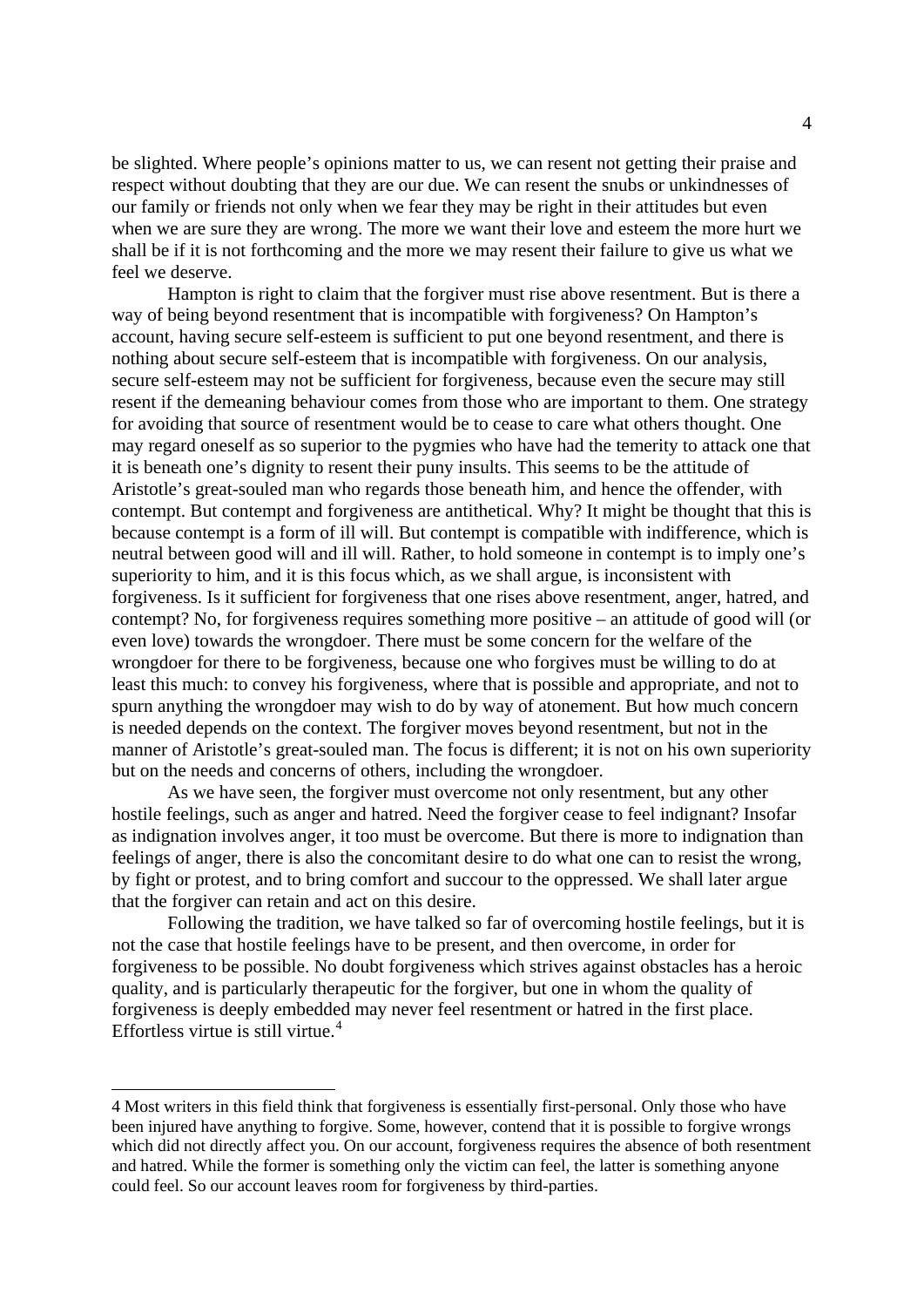II.3. *Restoring the relationship* - *Love and reconciliation.* Forgiveness is closely tied, on many accounts, with reconciliation and the restoration of relationship. How close is that tie? Forgiveness, as a dynamic, outreaching activity, standardly seeks to repair damage to relationships. Where possible and desirable, that will mean fully *restoring* the relationship damaged by the wrong. (This is particularly prominent, of course, in accounts of divine forgiveness.) But full restoration is not necessary for forgiveness. For it is not always possible, and where it is possible it is not always required, desirable, or even permissible. There are, we think, at least four possible kinds of case in which full restoration of relationship is ruled out yet forgiveness can have taken place: two of these are conceptual and two ethical. First, of course, there must have been a relationship there in the first place, prior to the wrong, in order for there to be an issue of restoration. Second, the wrongdoer must still be alive for restoration of relationship to be effected. Yet we can forgive the dead. Third, it may in a variety of ways be bad for the wrongdoer that we restore just the relationship which existed previously. And if the forgiver is motivated by concern for the well-being of the wrongdoer then he will not seek to harm her. Fourthly, it may be harmful or dangerous to the forgiver to restore the relationship. It is, for example, surely not required that the battered wife return to her abusive husband in order for her to be said to have forgiven him.<sup>[5](#page-4-0)</sup>

Some deny that there are any cases in which there is no relationship to restore (e.g. Lang 1994, Roberts 1995). On their view, everyone on earth is in a relationship in virtue of their common humanity or (perhaps) their moral agency; this relationship can be damaged by wrongdoing; and it can then be restored by some act of reconciliation. We do indeed agree that this relationship exists and that it is morally highly significant for forgiveness. However, this relationship (like family relationships) is a non-voluntary one: we do not choose to enter it, we cannot leave it, we cannot damage it and hence it cannot be restored. What can of course be damaged, and hence restored, is the right attitude in us to those to whom we stand in that relationship. But that is a different matter. The objector could try to rescue his point by saying that what the forgiver seeks is to live in harmonious relations with his fellows. What he seeks is conciliation, not reconciliation. But then the objector is agreeing with us.

II.4. *Wiping the slate clean.* In forgiving, the forgiver is thought of as wiping the slate clean. One way of conceiving of this is that the forgiver behaves as if the wrong had never happened (as Swinburne suggests in the passage quoted at the beginning of this paper). And that seems to mean that once forgiveness has taken place, all reference to the wrong must be dropped, and all the consequences that might flow from wrongdoing are cancelled. So conceived, it is easy to see how unconditional forgiveness can be portrayed as letting the wrongdoer off too lightly. On the analysis we have suggested, forgiveness does not entail these consequences. An attitude of good will to the wrongdoer in the face of the wrong he has done me is, we shall claim, in principle compatible with my forthright condemnation of his wrongdoing, the acceptance of his apologies and regrets, the payment of reparation, and with the wrongdoer's punishment.

II.5. *Protesting and resisting.* To forgive an unrepentant, or a persistent, wrongdoer unconditionally does not rule out protesting at his wrongdoing and, where necessary, resisting it. For to protest and resist are not incompatible with an attitude of good will and love. This is easily seen if we think of a case where a good friend, or a loved child, is contemplating doing something wrong to someone else. It is precisely because we love him

<span id="page-4-0"></span><sup>5</sup> Hampton (1988) makes some of these points: 42-43, 85.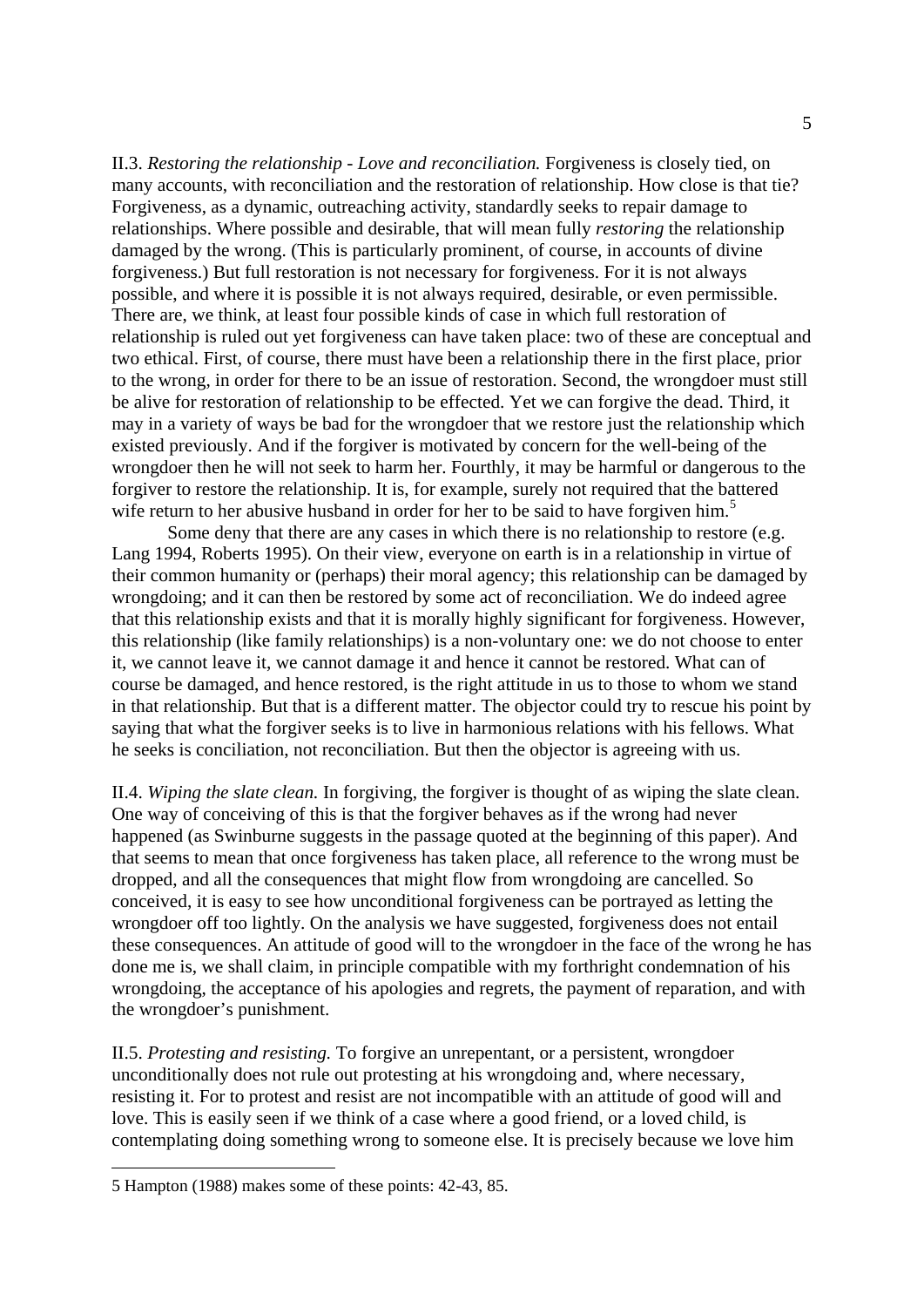that we are appalled by this prospective wrongdoing, and it's entirely compatible with a proper loving relationship that we should do everything reasonable to dissuade him, or even, in some cases, forcibly to prevent him. Forgiving your enemies may even be compatible with engaging in a just war against them.

II.6. *Atonement and reparation.* When I am wronged I normally have not one but two grounds of complaint. The first is that I have been harmed insofar as I have suffered some loss or damage. But of course I can be harmed in such a manner without being wronged. The second is that, in harming me, the perpetrator has wronged me and thus failed to show respect.<sup>[6](#page-5-0)</sup> We suggest that when I forgive I waive that second ground of complaint, and in this we find the (limited) truth behind the notion of wiping the slate clean. I do not hold it against the wrongdoer that he has wronged me. What does waiving the second ground of complaint amount to? It consists in not insisting on full atonement. Swinburne distinguishes four elements in atonement: repentance, apology, reparation and penance. (By penance, Swinburne means doing something extra, offering some gift, to make up for the wrong.) On our view, to forgive involves not requiring either apology or penance. To insist on an apology is to insist that the wrongdoer humble himself before one, and this implies that there is still some residual resentment. Any relishing of the wrongdoer's lowered standing in relation to the forgiver impugns the genuineness of the forgiveness. And similar remarks apply to insisting on penance. This does not mean, however, that I should refuse either apology or penance if the wrongdoer still wishes to give them despite my assurance of forgiveness. For it may be important to the wrongdoer's peace of mind that she apologise, and perhaps explain, and to brush that aside would itself be evidence that one had not fully forgiven, that one's attitude was more one of distancing both of us from the event rather than genuinely facing and forgiving the wrong done. And to refuse a gift would be churlish and unforgiving in the extreme. Nor, if the forgiveness is unconditional, can I insist on repentance as a condition of forgiveness, but I can hope for it and work for it - not for my own satisfaction, but because it is part of wishing the person well that I should wish her to repent. (A failure to forgive might go with the hope that the wrongdoer does not repent so that I can feel justified in keeping up my resentment.)

But things are quite different with reparation, in so far as it is restitution or compensation for the harm done, leaving the wrong to one side. If you damage my car and I forgive you do I have to let you off paying for the repair? Of course not. It might, in some circumstances (I am rich and you are poor) be generous of me to let you off, but I don't have to waive my right to reparation in order to have forgiven you. Because I have forgiven you, we suggest, the harm has been separated from the wrong. As someone who has harmed me you are still in my debt; since it is not unloving or unforgiving to insist on payment of a debt in a normal case (assuming you can afford it) it is hard to see how it could be unloving in the case where I have forgiven you for wronging me.

II.7. *Punishment.* To forgive is not necessarily to waive punishment, where that is in your power, or to plead that it be reduced or removed. That would be to confuse forgiveness with

<span id="page-5-0"></span><sup>6</sup> In common with many writers, we hold that wronging someone is itself a form of harming, so there are in fact two kinds of harm in most cases: the damage the act does to me and the disrespectful message it conveys.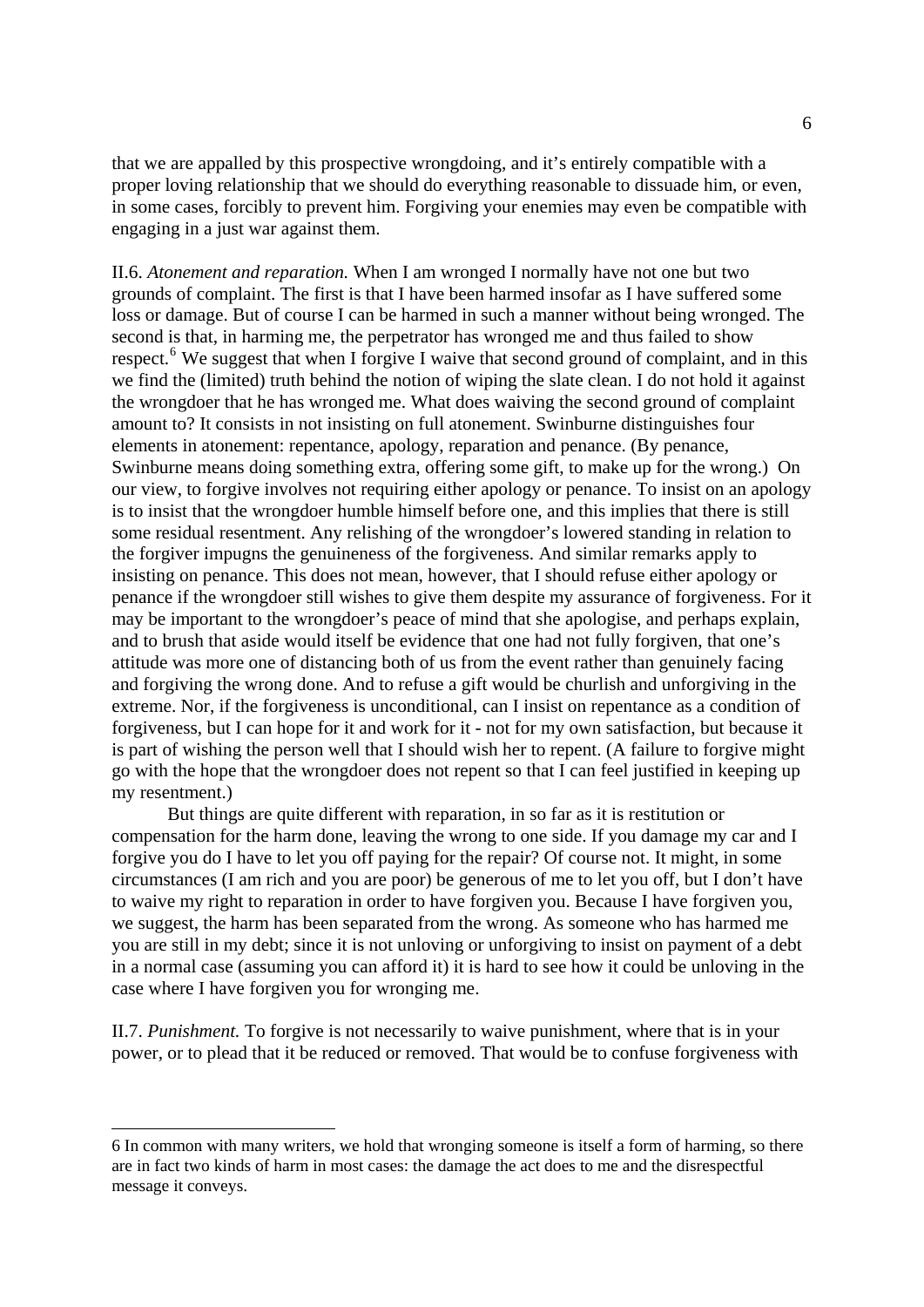mercy. Holding that it is right to punish someone can be quite consistent with having an attitude of good will towards them.[7](#page-6-0)

II.8*. Holding it against you.* Does forgiveness require that I somehow discount the wrong in all future dealings with the wrongdoer, that I am never allowed to mention it again? No. Suppose I not only forgive you for crashing my car after you have borrowed it but, in response perhaps to your repentance, lend you my new car. You crash it again and I forgive you again. Am I precluded from saying 'You have crashed my car twice now and I'm not going to lend it to you again (at least until you learn to drive more carefully)'? No. It would be absurd to say that I had not really forgiven the first time because now I am counting it in again. The reasoning is the same as in our treatment of the demand for reparation. It is not qua wrong that I am bringing up the earlier crash, but qua harm. Drawing this distinction does suggest that to offer the fact that this is the second time you have wronged me (or wronged me in this way) as a reason for not forgiving you on the second occasion would indicate that I had not really forgiven the first wrong; that I still bear some grudge, which, when added to the second offence, has tipped me over the edge. To forgive a wrong entails not bringing it up when some new wrong is committed, as a further black mark against you, a stick to beat you with. It might be, however, that as someone concerned with the offender's welfare, the forgiver should bring it up if, for example, the wrongdoer looks as if they might repeat the offence and needs reminding of their tendency to fall into that fault.

II.9. *Condoning.* Forgiving is not condoning, since to condone is to overlook a wrong that should not be overlooked, to excuse what is not excusable. A common form of condoning is failure to register one's protest at wrongdoing in an appropriately forceful way. To forgive is not to overlook, nor to imply that the wrong was not really as bad as it seems. One forgives someone for the wrong he has done to you. Forgiveness of serious wrongs would not be the morally admirable thing that it is unless it took the wrong seriously. To take the wrong seriously may require the forgiver not to treat it as if it had never happened.<sup>[8](#page-6-1)</sup>

II.10. *Hate the sin but love the sinner.* Nearly everyone who writes on this topic cites Augustine's tag with approval. This dictum requires us to separate our reaction to the sin from our reaction to the sinner. Many have thought that we can only do this if the sinner is in some way distanced from the sin. To go down this road leads to the view that one can only

<span id="page-6-0"></span><sup>7</sup> Consistent with deterrence, restraint, restoration, and reform, at any rate. If the retributive theory is, as its critics maintain, the simple desire for revenge disguised in sophisticated finery, then retributive punishment may be incompatible with forgiveness. But there are retributive theories, such as Hampton's (Murphy & Hampton 1988, ch. 4) that appear to evade this accusation.

<span id="page-6-1"></span><sup>8</sup> Swinburne takes it that the only alternative to forgiveness which is conditional on proper atonement is condoning the wrong.

Suppose that I have murdered your dearly loved wife; you know this, but for some reason I am beyond the power of the law. Being a modern and charitable man, you decide to overlook my offence (in so far as it hurt you). 'The past is the past', you say; 'what is the point of nursing a grievance? The party we are both going to attend will go with more of a swing if we forget about this little incident.' But of course that attitude of yours trivializes human life, your love for your wife, and the importance of right action. And it involves you failing to take me seriously, to take seriously my attitude towards you expressed in my action. (1989: 86)

As a complaint against condoning the wrong this is justified. What we hope to have shown, however, is that unconditional forgiveness is nothing like the distasteful scenario Swinburne here describes.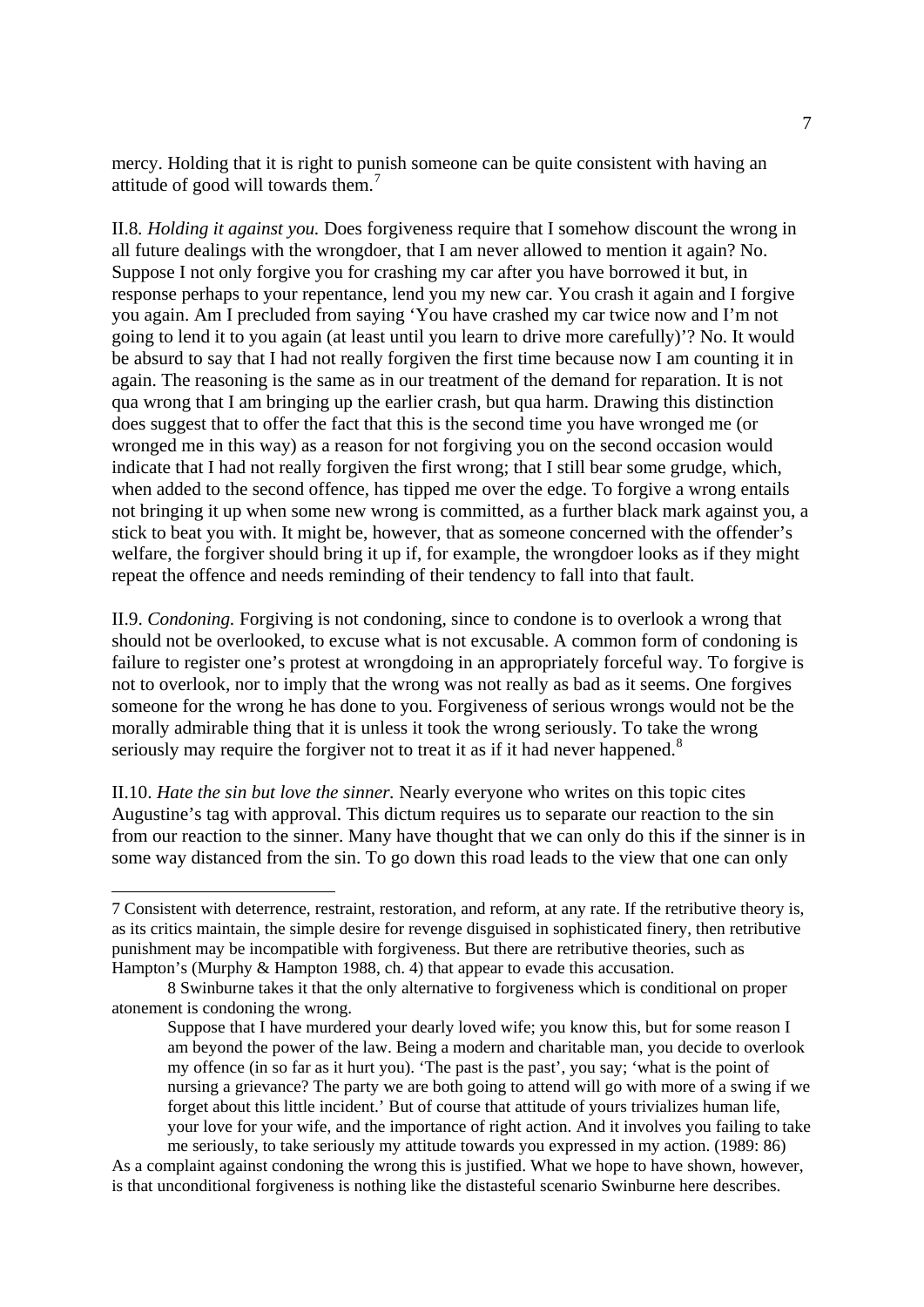forgive if, for example, the sinner has repented, or if she has redeeming features, so that her sin is not to be seen as a typical or full expression of her personality. Jean Hampton holds that it is legitimate to hate someone who is morally rotten. If we can't disassociate her from her act then we can't forgive, and ought not to try to. We can only forgive her if we come to believe in her fundamental decency. This is how Hampton characterises the change of heart in forgiveness:

The forgiver who previously saw the wrongdoer as someone bad or rotten or morally indecent to some degree has a change of heart when he `washes away' or disregards the wrongdoer's immoral actions or character traits in his ultimate moral judgement of her, and comes to see her as still *decent, not*  rotten as a person, and someone with whom he may be able to renew a relationship. When one has a change of heart towards one's wrongdoer, one `reapproves' of her, so that one is able to consider renewing an association with her. ... [The forgiver] revises her judgement of the person himself - where that person is understood to be something other than or more than the character traits of which she does not approve. (1988: 83, 85)

Some such change of heart may indeed *help* someone forgive, but we deny that it is necessary.<sup>[9](#page-7-0)</sup> We have three main objections to Hampton's account. First, we are highly sceptical of attempts to divide people, despite the mixed nature of their actual characters, into those who are fundamentally decent and those who are not. Second, her account does not explain what it is to forgive someone *for a particular offence*. In cases of mundane rather than spectacular wrongdoing, we may well regard the wrongdoer as fundamentally decent, and someone with whom we are happy to associate, while it remains the case that the wrong still rankles and we find ourselves unable to forgive that offence. Third, her account confuses love with moral approval. It is, no doubt, easier to love those who are decent, lovable and nice, but the tradition to which we are appealing demands more of love than that. The point is put crisply by C.S. Lewis:

We ought to hate [sins]. ... But [we ought] to hate them in the same way in which we hate [these] things in ourselves: being sorry that the man should have done such things, and hoping, if it is anyway possible, that somehow, sometime, somewhere he can be cured and made human again. ... I admit that this means loving people who have nothing lovable about them. (1952: 105)

III

*Reasons for Forgiveness.* So far our argument has been defensive, attempting to show that unconditional forgiveness is not open to the standard criticisms. We have argued that it is compatible with outright condemnation of the wrongdoing and a determination to fight against it, and thus with maintaining self-respect. Since it is (usually) supererogatory rather than obligatory, it need not be seen as an implicit criticism of those who do not or cannot forgive. But so far we have given no reason for adopting this approach to wrongdoing, nor have we said anything about how we might overcome our hostile feelings. We shall now attempt to remedy both defects.

 Before doing so, we wish to put to one side a certain kind of reason for forgiveness, one advocated by many writers on this topic (especially Holmgren 1993). The thought here is

 $\overline{a}$ 

<span id="page-7-0"></span><sup>9</sup> In a fascinating paper, Calhoun agrees that forgiveness does not require distancing the deed from the agent. But he sees what he dubs 'aspirational' forgiveness as meaning that 'one stops demanding that the person be different from what she is' (p. 95). But to suppose that this is what, for example, Gordon Wilson was doing is to play into the hands of those who object to unconditional forgiveness.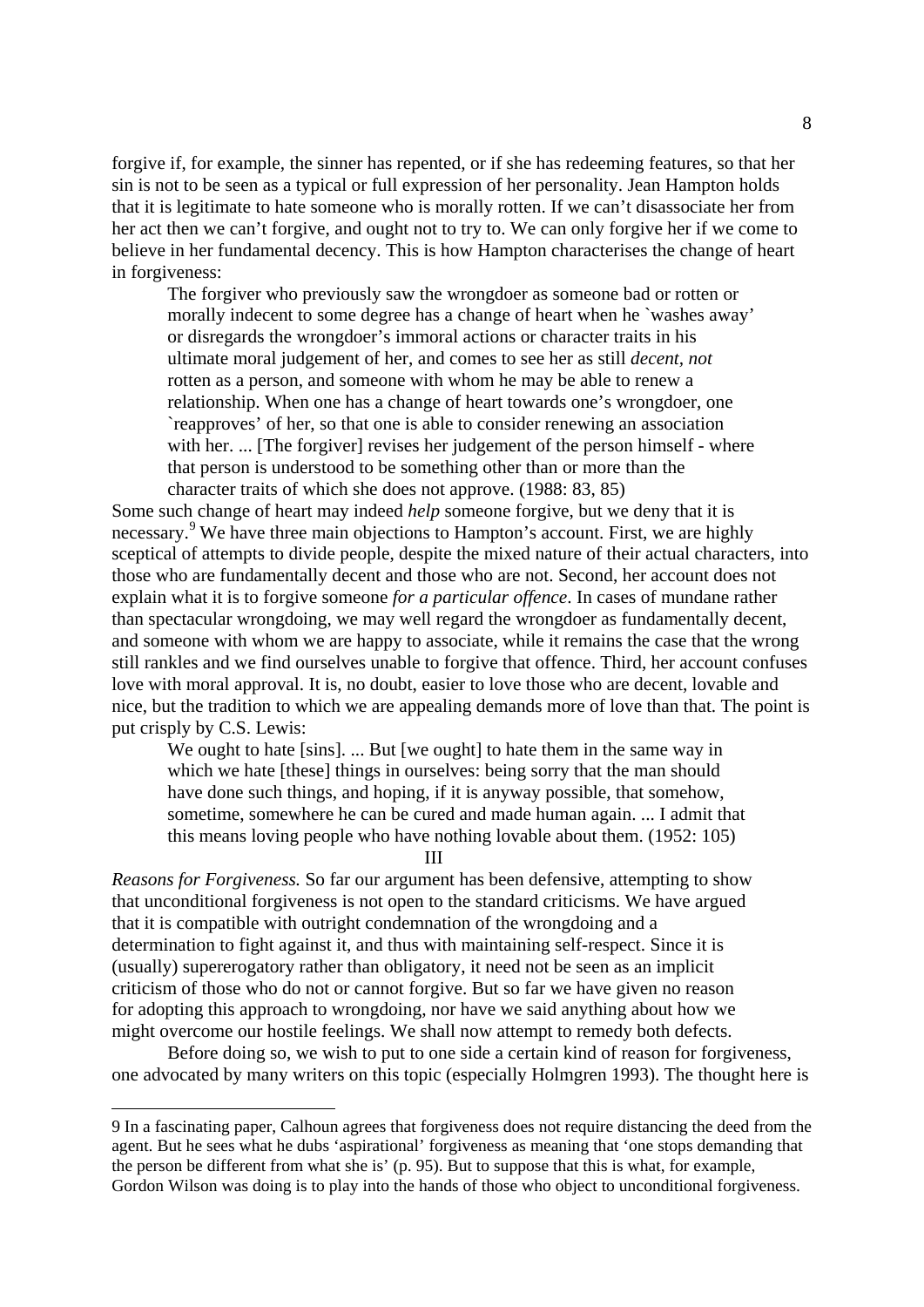that a major reason for forgiveness is that it is good for the forgiver – it lifts the burden of hatred and resentment off her shoulders and allows her to move on in her life. But this is an attitude-focused reason for forgiving and we are seeking an object-focused one. Attitudefocused reasons for action are reasons for getting oneself into a particular psychological state, in this case the state of having a forgiving attitude. To adopt a forgiving attitude in order to make oneself feel better is to act on an attitude-focused reason. Object-focused reasons reveal the way in which the relationship that actually holds between the victim and the offender makes a forgiving response appropriate. Attitude-focused reasons do not, and this is why we concentrate on object-focused reasons in this paper.<sup>[10](#page-8-0)</sup>

What object-focused reasons can we find for unconditional forgiveness? Since they must rule out any constraints, such as the repentance of the wrongdoer, they must be considerations which are present at the time of the offence and continue to be operative thereafter. Two possible candidates are respect for persons, and human solidarity.

III.1. *Respect for Persons.* Respect for persons seems at first sight very promising, since personhood is certainly present at the time of the offence (otherwise the issue of forgiveness won't even arise), and respect for persons, on one standard construal, is generally thought to be owed to all persons equally, regardless of their deeds or character. However it turns out to be less accommodating to unconditional forgiveness than might be expected. A strong proponent of respect for persons as the basis of *conditional* forgiveness is Trudy Govier (1999) who argues that we ought to forgive even the most terrible of offenders (so long as they repent) since (1) respect for their moral agency, and (2) their capacity for rational change, gives us reason to accept them back into the community of moral agents.

But firstly, though forgiveness certainly involves seeing the dreadful offender as part of the moral community, so too does refusal to forgive. In fact, it's *only* those whom we regard as members of the moral community whom we can possibly refuse to forgive. Admittedly we don't regard them as being members in good standing, but then how could we, given what they have done? And secondly, why should we respect the presence of moral agency in those who have put that capacity to so distorted a use? We might rather regard them as being worse than the unreasoning brutes.<sup>[11](#page-8-1)</sup> (Lilies that fester do indeed smell far worse than weeds.) So respect for persons by itself doesn't seem to provide a reason even for conditional forgiveness, let alone one for unconditional forgiveness. It seems more plausible to regard it as a background condition for the possibility of forgiveness *or* of the refusal to forgive.

Nor does the capacity for rational change seem to provide the kind of grounds for forgiveness that we are looking for. Govier claims that to regard wrongdoers as permanently evil is to 'ignore their human capacity for choice and change, which is the very foundation of human worth and dignity' (1999: 71). That is, Govier is suggesting that because wrongdoers have that capacity we should adopt towards them an attitude of respect and good will – i.e. an attitude appropriate towards non-wrongdoers. But if the human capacity for choice and change precludes us from regarding anyone as permanently evil, then presumably it precludes us from regarding anyone as permanently good either. This is not an implausible claim, but it surely doesn't follow that we should display towards the virtuous agent attitudes appropriate to a non-virtuous agent – we don't withhold admiration and respect from her just

<span id="page-8-1"></span><span id="page-8-0"></span><sup>10</sup> The standard example of this distinction is found in discussion of the toxin puzzle. I can have a reason to intend to take the toxin, without thereby having a reason to take it. 11 See Garrard, forthcoming.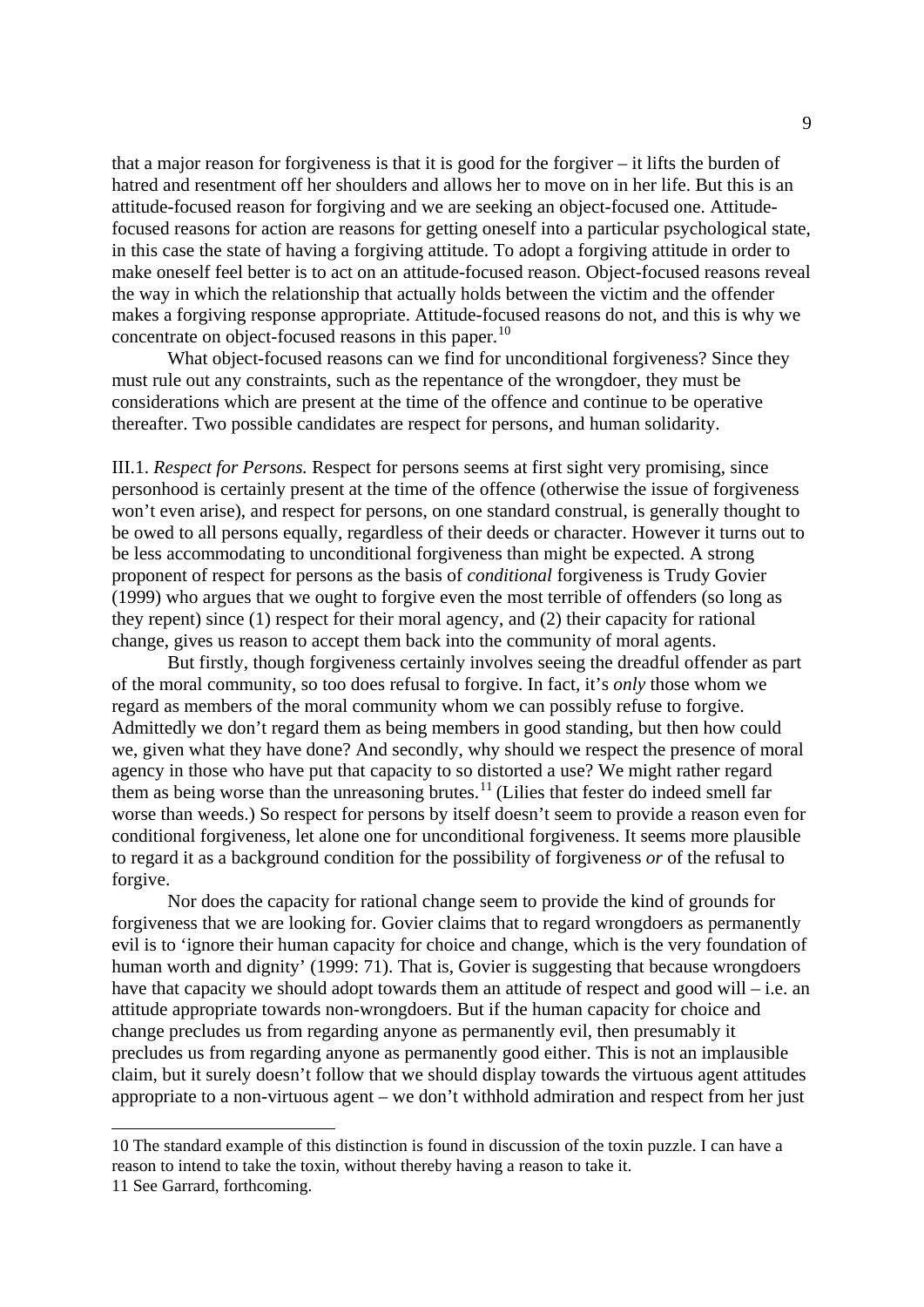because she has the capacity for moral change, and hence might become an evildoer. So why should the bare capacity – the mere potential - for moral change in a wrongdoer provide us with a reason to treat him with the respect and good will appropriate to non-offenders  $-$  i.e. forgive him? If he does change, for example by repenting, then perhaps his morally improved condition gives us a reason to forgive him. But this isn't enough to show that the potential for reaching that improved condition, in one who chooses not to realise that potential, generates the same reason. What it might do is give us a conditional reason to forgive the bearer of the potential: conditional on his realising that potential. And this is in fact what Govier is arguing for: that everyone is forgivable so long as they repent and reform. So even if Govier is right in claiming that the capacity for choice and change is a reason not to regard anyone as permanently evil, it doesn't in itself provide a reason for unconditional forgiveness, rather than for forgiveness conditional on repentance. So this approach doesn't seem to provide the desired basis for unconditional forgiveness.

III.2. *Human Solidarity.* We turn now to a reason for forgiveness which derives from a feature different from moral agency, and which generates in turn something different from respect. Here what is foregrounded is our shared humanity with the offenders; the proposed reason for forgiveness is that they, like we, are members of the same species. (This is sometimes conflated with respect for persons, but clearly the two are different.)<sup>[12](#page-9-0)</sup> On this account, what is focused on is the fact that the wrongdoer is, after all, one of us; and shared membership in the human community, like shared membership of the same family, provides a reason for forgiveness. Human solidarity is what is doing the work here, and what it is based on is the sense of a common predicament which we all share, and which gives us reason to be concerned for each other.

Some very obvious objections to this proposal arise at once. Firstly, do we really share so much with the perpetrators of wrongdoing? After all, they do these dreadful things, and we do not. But appeal to the shared predicament is partly a refusal to be certain that we really are so very different from the perpetrators. Often it is true to say that in their circumstances we too would have acted as they did. On the other hand, it is certainly true for at least some of us, with respect to some terrible kinds of offences, that we simply could not have done those things in those circumstances. But this truth does not preclude two further possibilities: firstly, that when the offences are described at some suitably high level of generality, then it turns out that we could indeed have acted in that general way. And, secondly, even if I could not, as I now am, do what the offender did, nonetheless had my early (and ongoing) circumstances been less favourable, I might have become the kind of person who could act in this way. One of the things at issue here is the question of moral luck, and the way in which awareness of it can produce a sense of commonality between the virtuous (or more frequently the continent) and the vicious. More profoundly at work is the sense that as a group, as a species, we are morally pretty unimpressive; the human nature which we have in common includes some very dreadful propensities. Our predicament includes the possession of this morally tainted nature; few of us would be inclined to say that we share nothing of this dark potential, and even fewer of us could say it truly.<sup>[13](#page-9-1)</sup>

<span id="page-9-0"></span><sup>12</sup> See for example Holmgren 1993:344. It is not, on our conception, a purely biological claim, but one about sharing a common psychology – something that we could in principle share with other creatures.

<span id="page-9-1"></span><sup>13</sup> A similar approach is advocated by Kant, who also appeals to moral luck, as well as to the difficulty of knowing the inner springs of motivation, in recommending an attitude of humility rather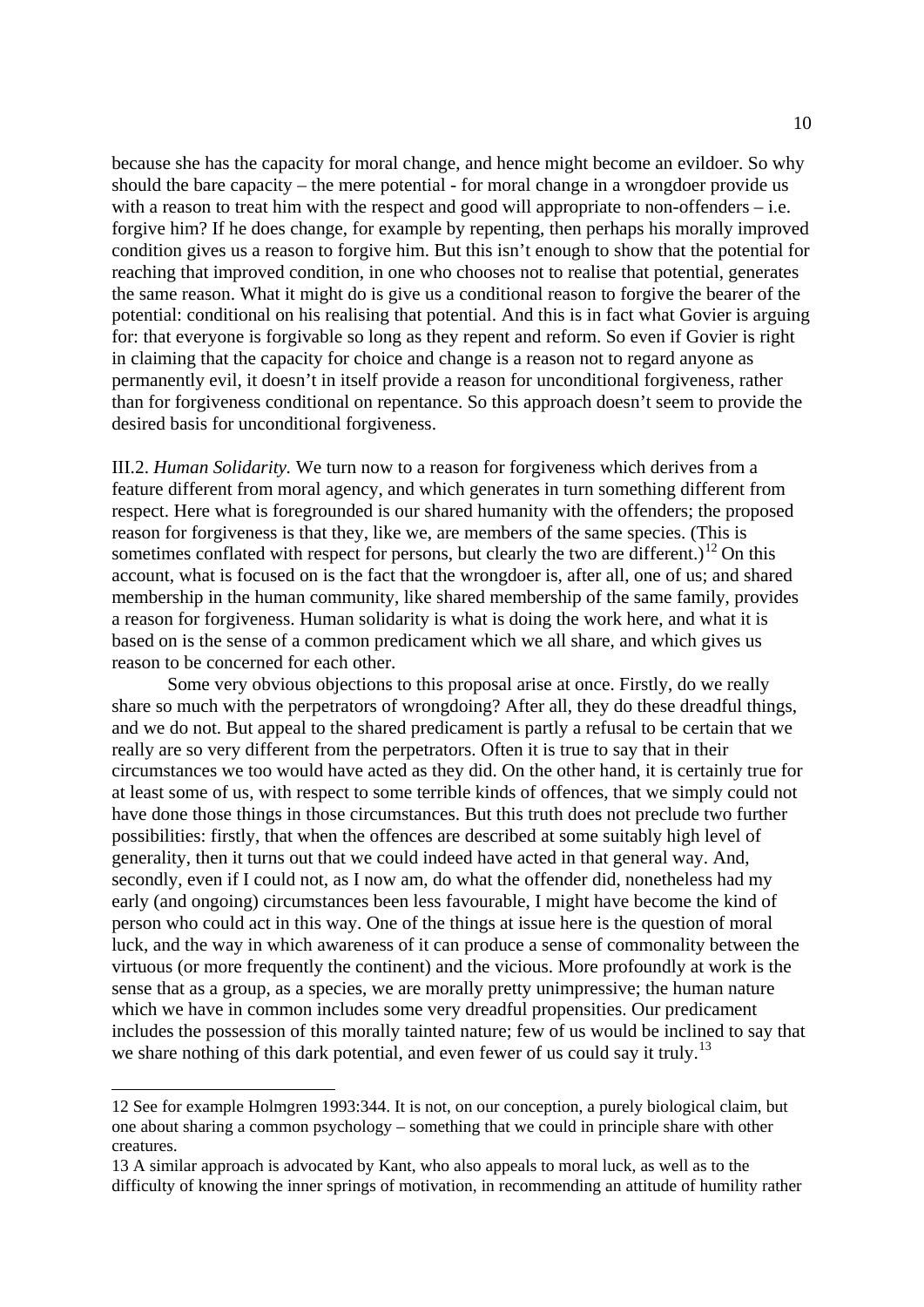A second problem for this proposed basis for unconditional forgiveness, it might be argued, is that the objections which were raised against the respect for persons account of reasons for forgiveness can also be raised against the human solidarity account. Why, it might be asked, should we regard possession of a ticket of membership in the human race to be grounds for respect, and hence forgiveness, towards those whose human nature is so distorted? Two points need to be raised here: firstly, although the practical reason of offenders is distorted, it is not so clear that their human nature is – human nature is just what we humans are like, and a great deal of human history shows that what we are like is often very dreadful. Our shared humanity just is, among other things, a shared capacity for perpetrating horrors. Secondly, the appeal to common humanity as a ground for forgiveness is not an appeal to *respect*. Rather it is an appeal to human *solidarity*, the concern for the well-being of those who one feels are in the same condition as oneself.

Furthermore, the common nature and predicament being appealed to here is not simply the bare capacity for wrongdoing present in each one of us. If that were what was at stake, then the attempt to ground unconditional forgiveness in human solidarity would indeed be vulnerable to some of the objections we presented above against grounding it in the bare capacity for moral change. But what is involved in sharing the wrongdoer's nature is more than just possessing the bare capacity to do wrong, but rather the likelihood that there are circumstances in which we too would have done, if not what the wrongdoer did, some similarly awful deed. If the wrongdoer possesses the bare capacity for moral change, this is a matter of there being a possible world in which he would choose to change. However that world may be very distant; so distant that we can say with some confidence that it won't become actual. But a shared nature is stronger than this: it is a matter of there being a fairly *close* possible world in which we would act in ways similar to the way the wrongdoer did in the actual world. A being with a holy will possesses the bare capacity to do wrong – that's what's involved in having a will at all. But this capacity will not be realised in any but the remotest possible worlds, and we're not inclined to say that such a being shares our common nature on account of sharing the possession of this bare capacity. So the argument against taking the bare capacity for moral change as a reason for unconditional forgiveness need not go through against taking our common humanity as such a reason, since that is not a matter of bare capacities.

A third possible objection to the appeal to common humanity is that it is speciesist – it has the same structure as appeals to shared racial or sexual characteristics, and such appeals are discriminatory. However in the case of racism or sexism, what is discriminatory is the possibility of exclusion from some benefit of those of a disfavoured race or sex. But in the case of human solidarity, there is no-one left over to be excluded: the only ones remaining outside its scope are the animals, and the issue of forgiveness doesn't arise for them at all. Of course it is possible (though not as far as we know actual) for there to be other rational agents whose psychology differs from ours, and as such, were we to come into contact with them, they might become candidates for forgiveness (or the refusal to forgive). The human solidarity argument does not imply that we would have no reason to forgive such offenders. It does imply that any such reason would be different from the reason we have to forgive our fellow humans – at least, different from the reason being canvassed here. But there are

 $\overline{a}$ 

than superiority to manifest wrongdoers. In his discussion of Kant's claims, however, Murphy (1988: 97-103) mistakenly supposes that to acknowledge a large role for moral luck is to absolve wrongdoers from responsibility for their deeds. As we have stressed, to admit our capacity for evil is not to excuse, condone, or absolve from guilt.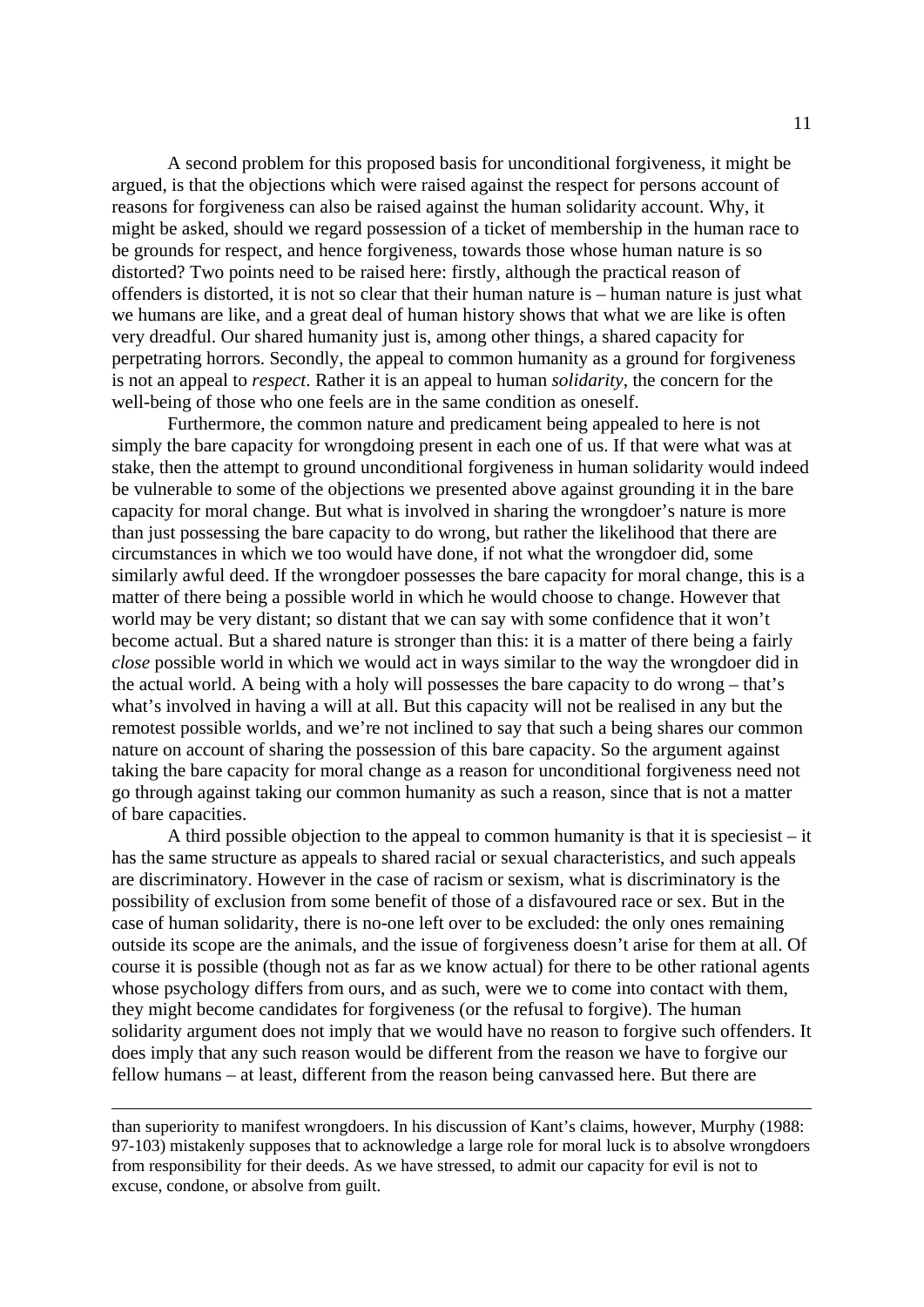uncontentious analogies for such differences: the reason I have for giving substantial financial support to members of my family is different from the reason I may have for giving such support to other unrelated persons, but both kinds of reason may be perfectly legitimate.

A fourth objection arises in connection with one particular way of expressing a sense of common humanity and a common predicament, namely the remark 'There but for the grace of God go I.' As a reason for forgiveness, it is often found suspect – to some, it sounds disturbingly like an excuse. But this is surely a mistake. 'There but for the grace of God go I' amounts to the claim that had I been in the offender's position, I too would have done what he did. To suppose that it follows from this that what the offender did isn't so very offensive is to suppose that anything I myself do can't be so very offensive. It's enough just to articulate this supposition to reveal its extreme implausibility! Saying 'There but for the grace of God go I' is perfectly compatible with saying '… and had I too done what the offender did, I too would have been wrong, and to be blamed.' In this context, 'There but for the grace of God go I' offers not an excuse but rather an acknowledgement of our common moral frailty (or worse). Frailty which is widespread or even universal is nonetheless frailty (or worse); the comfort which acknowledgement of its pervasiveness may offer to the offender isn't the comfort of excuse but of companionship – he (and we) are not alone in this condition. But the condition remains a fairly dreadful one; we have here a secular version of the sense that we are all miserable sinners.

This account of the reason for unconditional forgiveness shows that repentance, where it is present, can play a role other than that of functioning as a reason. What repentance does is align the offender with the victim. In repentance, he takes up the view of the original offence that the victim has, and abjures his own previous attitude to it. This attitudealignment (see Roberts 1995) makes it easier for the victim to see the offender as similar to herself, as 'one of us', and hence brings into view the feature that has been present in the situation all along, namely their common humanity. Repentance, other than, or as well as, being itself a reason, acts so as to make more evident a separate reason: it makes it easier to see that we're all in the same predicament, all members of the same human family, and hence have a reason to overcome hostility and seek each other's good.

A final argument against basing unconditional forgiveness on human solidarity and a sense of shared moral weakness, is that it apparently rules out the possibility of Divine unconditional forgiveness (and even a resolutely secular thinker might not wish this implication to be built in to the argument.) But appearances here are misleading. The proposed basis for human forgiveness is our relationship with our fellow-humans, morally flawed as all of us are. Clearly God (if He exists) does not have *this* reason to forgive wrongdoers. But it doesn't follow that He has *no* reason for unconditional forgiveness. He does not stand in the relationship of fellow-human to the offender, but He does stand in the relationship of Creator to His creature, and it may be that that relationship generates reasons to forgive unconditionally. (If so, we shouldn't necessarily suppose that we will know what they are.)

Are there any features of forgiveness which suggest that it is apt for grounding in human solidarity? Standardly forgiveness is supererogatory – the wrongdoer does not deserve to be forgiven (and where he does deserve it, it ceases to be supererogatory). But the knowledge that he does not deserve it is put to one side in forgiveness. Unlike resentment it is not overcome, and indeed like the wrongdoer's responsibility for the offence it must not be denied. But a forgiver who dwelt on the wrongdoer's failure to deserve it would be offering a very thin and etiolated version of forgiveness, even though it might involve complete overcoming of hostility and adoption of a well-wishing attitude. We should not allow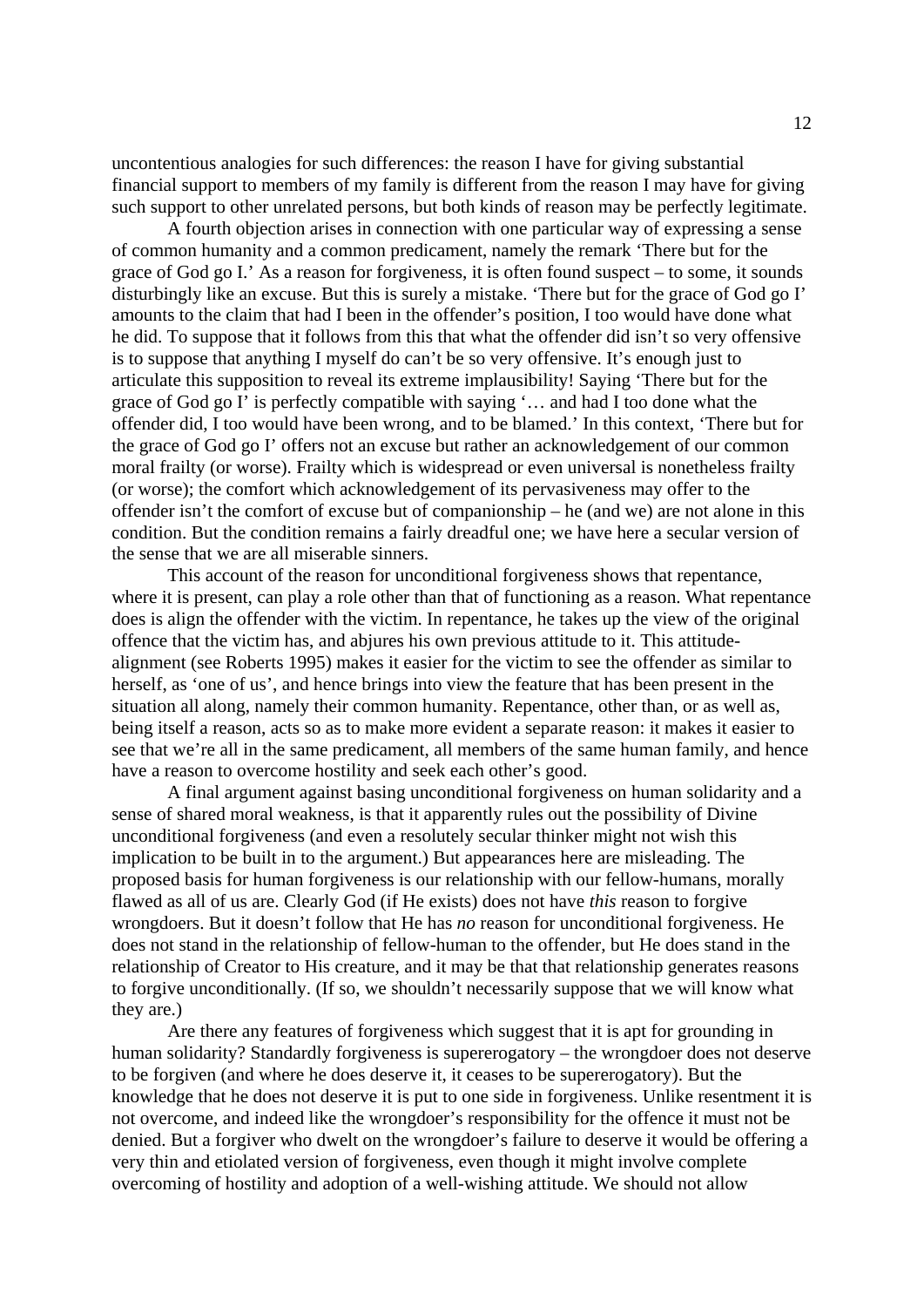ourselves to think that a forgiver who dwelt on the wrongdoer's undeservingness must be motivated by unresolved resentment; we have far too many motives for taking an interest in the weaknesses of others for that to be true. But constant consciousness of how much the forgiven one doesn't deserve it does seem to impugn the claim to have fully forgiven. The reason for this is that forgiveness involves a kind of humility, a readiness to see the forgiven one as not so markedly inferior to oneself. Since this must not amount to seeing the wrongdoer as morally in good shape, on pain of excusing his offences, it must derive from a sense of ourselves as less than morally impressive, as closer to the moral condition of the wrongdoer than we would like to be.

Humility in general has had a bad press since the decline of Christianity, and humility as an element in forgiveness has come to seem particularly objectionable, since it supposedly involves the victim in a less than admirable devaluation of her own status, of the importance of harms and wrongs done to her. And it certainly is important not to devalue the wrong done to any victim, since that runs the risk of excusing the offender. But the role being played by humility on the suggestion under consideration here is quite different from the allegedly objectionable one: what is being proposed is not humility in the forgiver towards her standing as victim of the offence, but humility in the forgiver towards her standing as author of other actions – not humility qua patient, but humility qua agent. If this is right, then we have here a feature of forgiveness which sits well with the claim that our common (and morally frail) humanity provides us with a reason for unconditional forgiveness. We are all in this boat together, and our common condition gives us a reason to be forbearing about each other's weaknesses and indeed wickednesses, a reason stemming from our awareness of our own.

What grounds forgiveness? On one account, that favoured by Govier and others, the appeal is to our respect for what raises us above the rest of creation and makes humanity noble – to our capacity for moral agency. This is a story of fallen grandeur, of a nobility which is admirable and potent even when low in the dust. On our view, in contrast, the reasons for forgiveness have their root not in what is noble and admirable about us, but in what is weak, pitiful and degraded. This, of course, offers much less of a feel-good factor. But it has the advantage of keeping firmly in centre-stage the undeniable fact that we are a pretty bad lot. We are, of course, also a good lot – but that's another story.<sup>[14](#page-12-0)</sup>

<span id="page-12-0"></span><sup>14</sup> Earlier versions of some material in this paper were given by David McNaughton at Keele University (as an Inaugural Lecture), at a postgraduate conference at Reading, at the Jowett Society, Oxford, at Leeds University, and at the Open University. We are grateful to members of the audiences for helpful comments. We are grateful to the following people for specific points: Nafsika Athanassoulis, Margaret Atkins, Piers Benn, Jonathan Dancy, and Brad Hooker. We are especially grateful to Andre Gallois for several helpful discussions. Thanks also to Lee Hunt for drawing our attention to the quotation from Henri Nouwen.